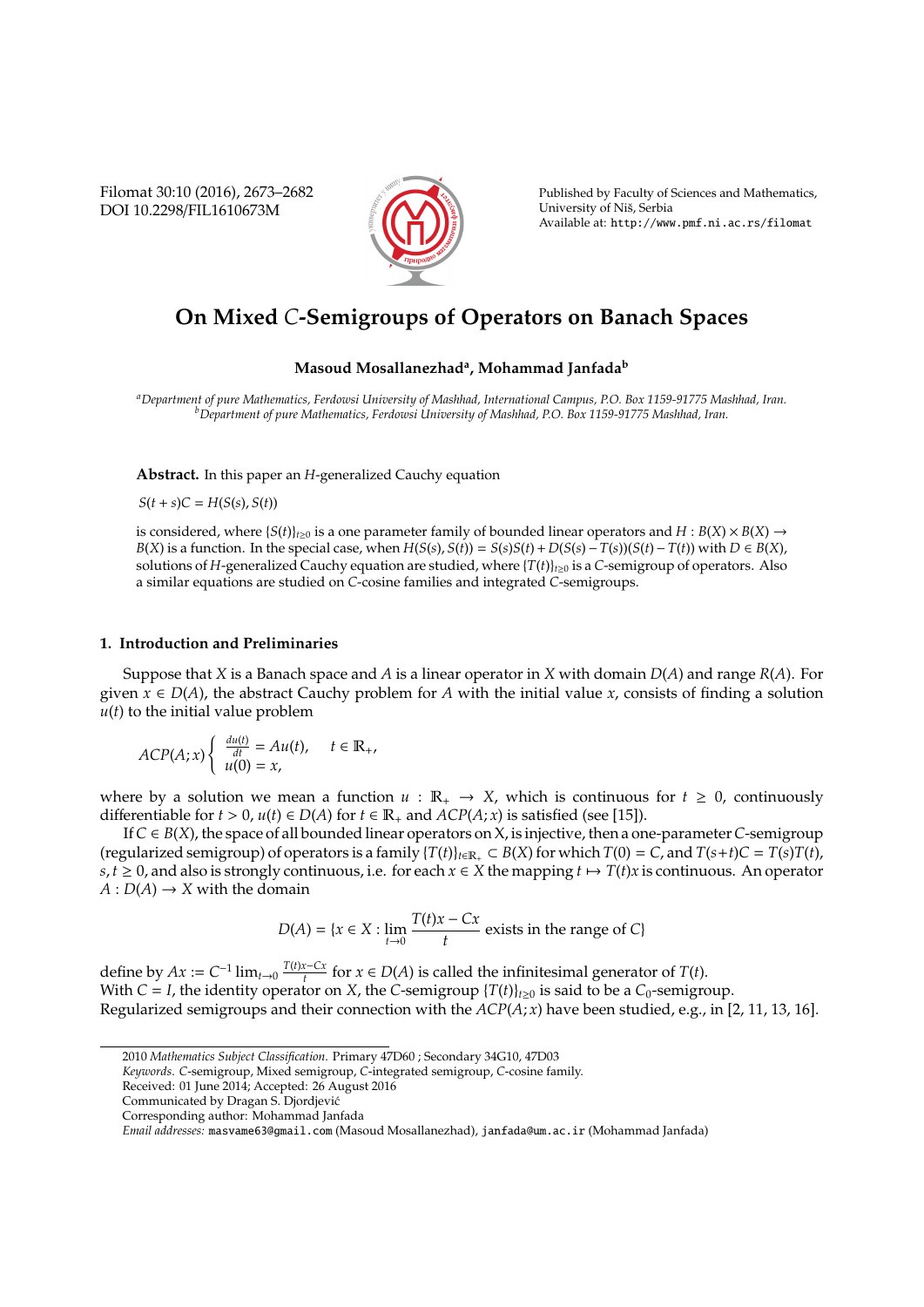Another important family of operators which is related to the following second order ACP

$$
CP(A; x; y) \begin{cases} \frac{d^2u(t)}{dt^2} = Au(t), & t \in \mathbb{R}, \\ u(0) = x, u'(0) = y \end{cases}
$$

is the *C*-cosine operator function. If *C* ∈ *B*(*X*) and {*C*(*t*); *t* ∈ **R**} ⊆ *B*(*X*) is a strongly continuous family of operators, then  $\{C(t)\}_{t\in\mathbb{R}}$  is a *C*-cosine operator function on *X* (see [8]) if it satisfy  $(a) C(0) = C;$ 

(*b*)  $[C(t + s) + C(t - s)]C = 2C(t)C(s), t, s \in \mathbb{R}$ ;

The associated sine operator function  $S(.)$  is defined by the formula  $S(t) = \int_0^t C(s)ds$ ,  $t \in \mathbb{R}$ . The second infinitesimal generator (or simply the generator) *A* of *S*(*.*) is defined as  $Ax = C^{-1} \lim_{t \to 0} \frac{2}{t^2} (S(t) - C)x$  with natural domain. A *C*-cosine operator family gives the solution of a well-posed Cauchy problem. For more details on the theory of cosine operator function we refer to [8, 10, 13, 17].

Another useful tool to find solutions of the *ACP*(*A*; *x*) is the notion of integrated *C*-semigroups. A strongly continuous family  ${S(t)}_{t\ge0}$  of bounded operators on *X* is called a integrated *C*-semigroup if  $S(0) = 0$ ,  $S(t)C = CS(t), t > 0$ , and

$$
S(s)S(t)x = \int_0^s (S(r+t) - S(r))Cxdr = S(t)S(s)x, \quad (s, t > 0, \ x \in X)
$$

An operator  $A: D(A) \subseteq X \rightarrow X$  which is defined as follows

$$
x \in D(A)
$$
 and  $Ax = y \Leftrightarrow S(t)x - Cx = \int_0^t S(s)yds$ 

is called the infinitesimal generator of  ${S(t)}_{t\geq0}$ . Indeed  ${S(t)}_{t\geq0}$  is uniquely determined by *A* (see Proposition 1.3 [9])

Integrated semigroups extend the theory of *C*<sub>0</sub>-semigroups to abstract Cauchy problems with operators which do not satisfy the Hille-Yosida conditions. For more information on this subject one may see [1, 3, 4, 7, 9, 12, 14**?** ].

A generalized Cauchy equation

$$
S(t+s) = S(s)S(t) + \alpha(S(s) - T(s))(S(t) - T(t)), \ (s, t > 0)
$$

where  $\{T(t)\}_{t\geq0}$  is a  $C_0$ -semigroup and  $\alpha \in \mathbb{C}$ , was first studied in [5, 6] which is called also a mixed semigroup. Trivially with  $\alpha = 0$  this equation reduces to a  $C_0$ -semigroup.

In Section 2, we will consider a regularized type extension of this equation and study its solutions. Also its corresponding ACP will be introduced in a special case. In Section 3, a mixed type regularized cosine family is considered and its properties are studied. Next in Section 4, a similar regularized integrated mixed semigroup will be examined and properties of its solutions will be investigated.

## **2. Mixed Regularized Semigroups**

Let *X* be a Banach space and *C* be an injective operator in *B*(*X*). A family  $\{S(t)\}_{t\geq0}\subseteq B(X)$  is said to satisfy a *H*-generalized Cauchy equation if

$$
S(t+s)C = H(S(s), S(t)), (s, t > 0)
$$
\n(1)

where  $H : B(X) \times B(X) \to B(X)$  is a function. If  $H(S(s), S(t)) = S(s)S(t)$ , then  $\{S(t)\}_{t\geq0}$  satisfies in the first condition of *C*-semigroups of operators.

In this section, we consider a special case when

$$
H(S(s), S(t)) = S(s)S(t) + D(S(s) - T(s))(S(t) - T(t)), \quad (s, t > 0)
$$
\n(2)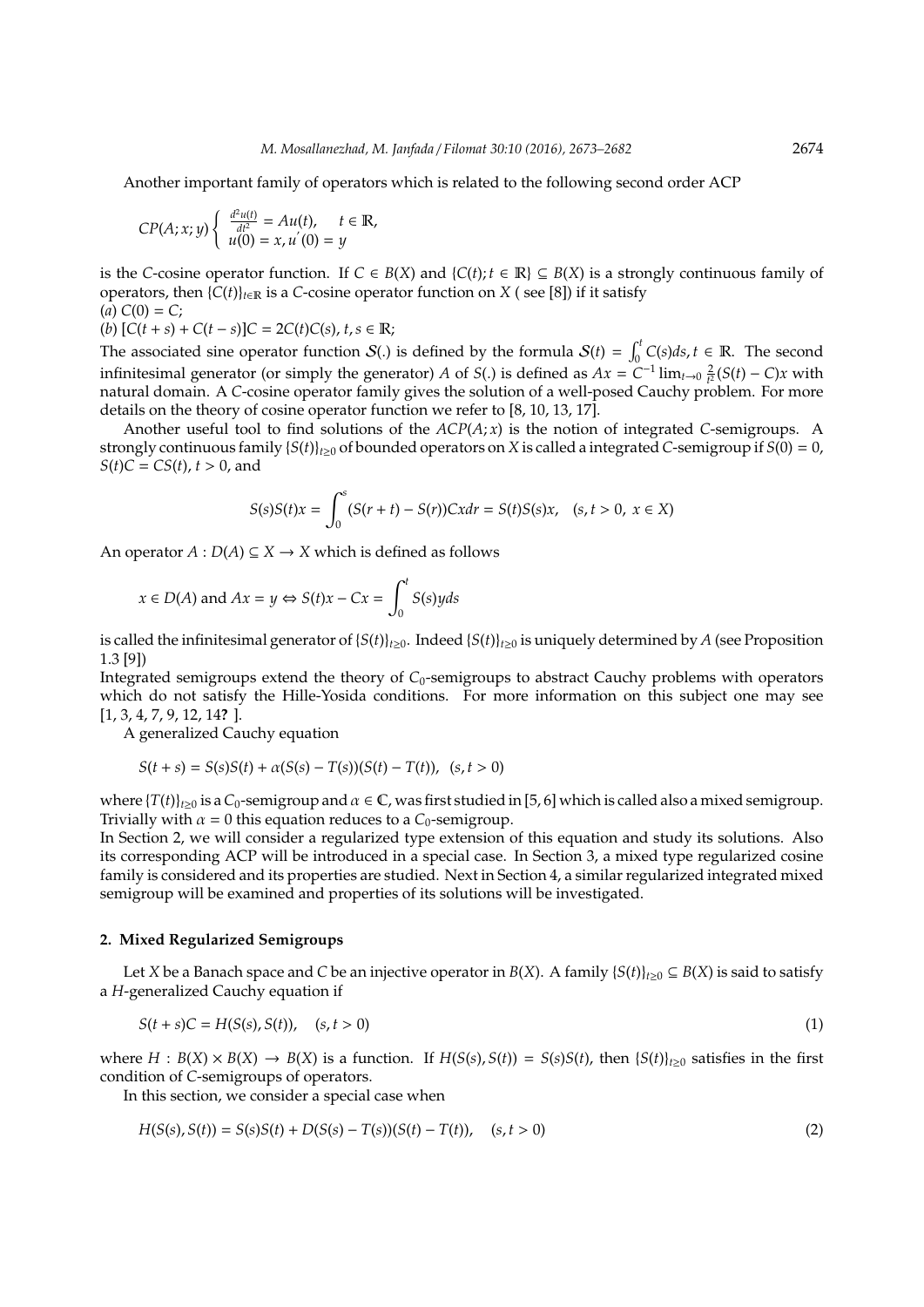where  $\{T(t)\}_{t>0}$  is a *C*-semigroup of operators with the infinitesimal generator  $A_0$  and  $D \in B(X)$ . In this case we say that  ${S(t)}$  is a *H*-*C*- semigroup. Trivially *D* = 0 is the *C*-semigroup condition.

Now consider the equation (1) with *H* as in (2). Define the operator  $A : D(A) \subseteq X \rightarrow X$  by  $A(x) =$  $C^{-1}$   $\lim_{s\to 0} \frac{S(s)x-Cx}{s}$  $\frac{x - Cx}{s}$ , where  $D(A) = \{x \in X : \lim_{s \to 0} \frac{S(s)x - Cx}{s}\}$  $\frac{x - Cx}{s}$  exists in the range of C}. We shall think of *A* as the infinitesimal generator of  ${S(t)}_{t>0}$ .

The following are some examples of *H*-*C*-semigroups.

**Example 2.1.** *Suppose that X is a Banach space, A, B, C*  $\in$  *B*(*X*)*, C is injective and CA* = *AC. Put* 

 $S(t) = Ce^{tA} + t(B - A)Ce^{tA}$  (*t* > 0).

*Then one can see that with*  $D = -I$ ,  ${S(t)}_{t\geq0}$  *is a H-C- semigroup where*  $T(t) = Ce^{tA}$ *. In this case, one can see that*  $S(s)S(t) = S(t)S(s)$ ,  $s, t \ge 0$  *if and only if A commutes with* B. It will be proved that with *D* = −*I, every uniformly continuous H-C-semigroup is of this form.*

**Example 2.2.** Let  $X = L^p(\Omega, \mu)$ , for some  $\sigma$ -finite measureable space  $\Omega$ . Suppose that  $q_1, q_2, q_3 : \Omega \to \mathbb{C}$  are *measurable functions for which q*<sup>1</sup> *is bounded and nonzero almost everywhere and q*2*, q*<sup>3</sup> *satisfy*

 $\text{ess sup}_{s \in \Omega} \text{Re } q_i(s) < \infty$ ,  $i = 2, 3$ ,

*where*  $\text{Re } q_i(s)$  *is the real part of*  $q_i(s)$ *. Then it is easy to verify that with*  $D = -I$ *, the family* 

*S*(*t*)*f* :=  $(1 - tq_2 + tq_3)q_1e^{tq_2}f$ ,  $(t \in [0, \infty))$ 

*of operators on X defines a H-C-semigroup where*  $T(t)f := q_1 e^{tq_2} f$  and  $Cf := q_1 f$ .

In the following lemma some elementary properties of *H*-*C*- semigroups is presented.

**Lemma 2.3.** Let  $\{S(t)\}_{t>0} \subseteq B(X)$  be a strongly continuous family, which satisfies (1) with H as (2).

- 1. If  $I + D$  is injective and for any  $s, t \ge 0$ ,  $T(s)S(t) = S(t)T(s)$ , then  $S(s)S(t) = S(t)S(s)$ , for all  $s, t \ge 0$  and in *particular*  $S(s)C = CS(s)$ *.*
- 2. If D is injective and  $S(s)S(t) = S(t)S(s)$  for all  $s, t \ge 0$ , then for any  $s, t \ge 0$ ,  $T(s)S(t) = S(t)T(s)$ .
- 3. If  $S(s)S(t) = S(t)S(s)$  for all  $s, t \ge 0$  and  $x \in D(A)$ , then for any  $t \ge 0$ ,  $S(t)x$ ,  $T(t)x \in D(A)$  and  $AS(t)x = S(t)Ax$ ,  $AT(t)x = T(t)A(x)$ . In addition,  $S(t)x$ ,  $T(t)x \in D(A_0)$  and  $A_0S(t)x = S(t)A_0x$ ,  $A_0T(t)x = T(t)A_0(x)$  for any  $x \in D(A_0)$ .

*Proof.* Suppose that  $I + D$  is injective and for any  $s, t \ge 0$ ,  $T(s)S(t) = S(t)T(s)$ . For  $s, t \ge 0$ , we have

$$
S(s)S(t) + D(S(s) - T(s))(S(t) - T(t)) = S(t + s)C = S(s + t)C
$$
  
= 
$$
S(t)S(s) + D(S(t) - T(t))(S(s) - T(s)),
$$

which implies that

 $(I + D)(S(s)S(t) - S(t)S(s)) = 0.$ 

This proves 1.

Suppose that *D* is injective and for any  $s, t \ge 0$ ,  $S(s)S(t) = S(t)S(s)$ . For  $s, t \ge 0$ , we have

$$
S(s)S(t) + D(S(s) - T(s))(S(t) - T(t)) = S(t + s)C = S(s + t)C
$$
  
= 
$$
S(t)S(s) + D(S(t) - T(t))(S(s) - T(s)),
$$

which implies that

 $D(S(t)T(s) - T(s)S(t) + T(t)S(s) - S(s)T(t)) = 0.$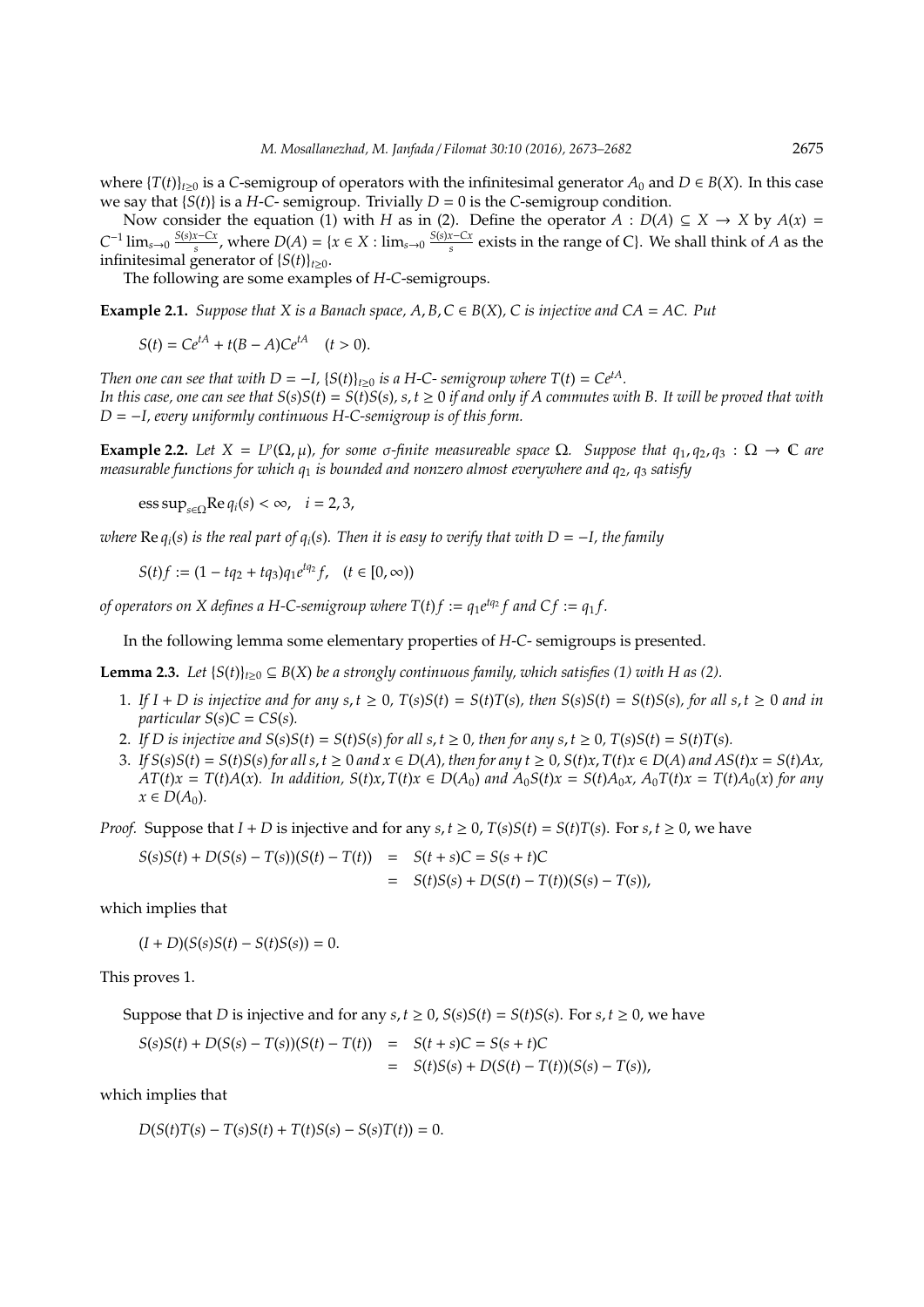Thus injectivity of *D* yields that 2.

To show 3, let  $x \in D(A)$ . Then  $\lim_{s\to 0} \frac{S(s)x-Cx}{s}$  $\frac{x - Cx}{s}$  exists in the range of *C*. For given  $t \ge 0$  we have

$$
\frac{S(s)S(t)x - CS(t)x}{s} = S(t)\frac{S(s)x - Cx}{s}.
$$

Now let  $y := \lim_{s \to 0} \frac{S(s)x - Cx}{s}$  which is in the range of *C*. If  $y = Cz$  for some  $z \in X$ , then

$$
\lim_{s \to 0} \frac{S(s)S(t)x - CS(t)x}{s} = S(t)y = S(t)Cz = CS(t)z.
$$

It follows that  $\lim_{s\to 0} \frac{S(s)S(t)x - CS(t)x}{s}$  $\frac{x-\cos(t)x}{s}$  is in the range of *C* and

$$
AS(t)x = C^{-1} \lim_{s \to 0} \frac{S(s)S(t)x - CS(t)x}{s}
$$
  
= C^{-1}S(t)y = S(t)C^{-1}y = S(t)Ax.

The last part of 3 can be proved similarly.  $\square$ 

Set  $A_1 = (1 + D)A - D A_0$ , where  $A_0$  is the infinitesimal generator of the *C*-semigroup  $\{T(t)\}_{t>0}$  and *A* is the infinitesimal generator of  ${S(t)}_{t\geq0}$ . The next result reads as follows.

**Theorem 2.4.** *Suppose that*  ${S(t)}_{t\geq0}\subseteq B(X)$  *is a family, which is strongly continuous with*  $S(0) = C$  *and satisfies (1) with H as (2).*

- 1. Let  $T_1(t)(x) = (1 + D)S(t)x DT(t)x$ ,  $x \in X$  and  $CD = DC$ . Then  $\{T_1(t)\}_{t \geq 0}$  is a C-semigroup of operators, *whose infinitesimal generator is an extension of A*1*.*
- 2. *If D* + *I is invertible, then the solution of (1) with H as (2) in the strong operator topology is of the form*

$$
S(t)x = D(D+I)^{-1}T(t)x + (1+D)^{-1}T_1(t)x, \quad x \in X.
$$

*Proof.* Trivially  $T_1(0) = C$ , since  $T(0) = C = S(0)$ . Also for  $s, t \ge 0$ , using (1) and (2), and a simple calculation one may see that  $T_1(s + t)C = T_1(s)T_1(t)$ .

Now we are going to show that an extension of  $A_1 = (1 + D)A - DA_0$  is the infinitesimal generator of {*T*1(*t*)}*t*≥0. Let *B* be the infinitesimal generator of {*T*1(*t*)}*t*≥0. For given *x* ∈ *D*(*A*1) = *D*(*A*)∩*D*(*A*0), by definition of *D*(*A*) and *D*(*A*<sub>0</sub>), lim<sub>*t*→0</sub>  $\frac{T(t)x-Cx}{t}$  $\int_{t}^{x-Cx}$  and  $\lim_{t\to 0} \frac{S(t)x-Cx}{t}$  $\frac{d^2 - C_x}{dt}$  are in the range of *C*. Thus

$$
\lim_{t \to 0} \frac{T_1(t)x - Cx}{t} = \lim_{t \to 0} \frac{(1+D)S(t)x - DT(t)x - Cx}{t}
$$

$$
= (I+D)\lim_{t \to 0} \frac{S(t)x - Cx}{t} + D\lim_{t \to 0} \frac{T(t)x - Cx}{t}
$$

exists in the range of *C*. It follows that  $x \in D(B)$  and  $A_1(x) = B(x)$ . Thus the infinitesimal generator of  ${T_1(t)}_{t\geq0}$  is an extension of  $A_1$ . This proves 1.

2 is evident.  $\quad \Box$ 

For  $D = -I$ , the equation (1) reduces to

$$
S(s+t)C - S(s)S(t) = (T(s) - S(s))(S(t) - T(t)) \quad (s, t > 0).
$$
\n(3)

or equivalently

$$
S(s + t)C - T(s + t)C = T(s)S(t) - S(s)T(t) \quad (s, t > 0).
$$

Also in this case, with  $A_0$  and  $A$  as above we have the following theorem which characterize solutions of (3).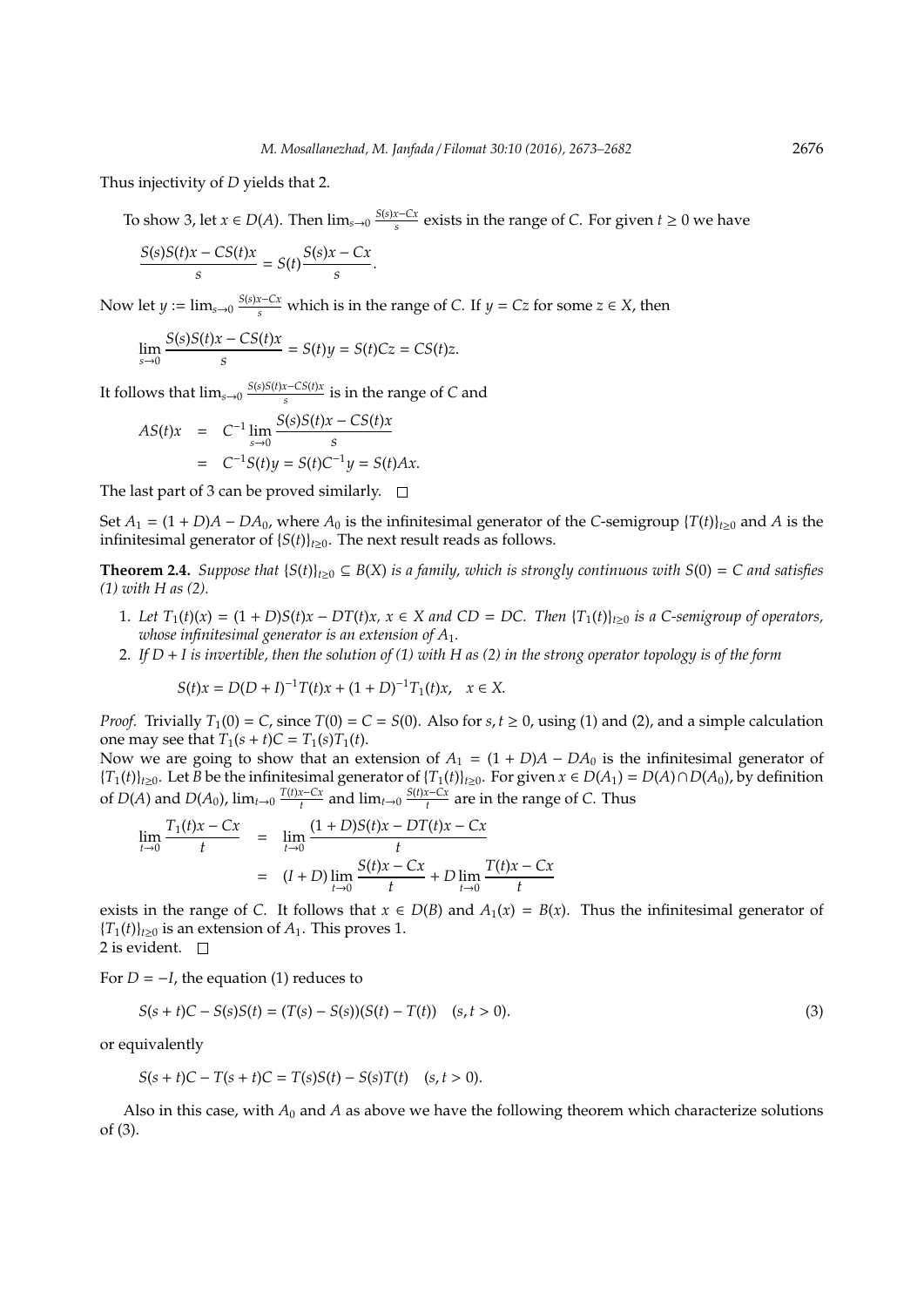**Theorem 2.5.** Let  $\{S(t)\}_{t>0}$  be a strongly continuous commuting family satisfying (3). Then

1. For any  $x \in D(A) \cap D(A_0)$ , CS(t)x is a differentiable function of t and  $\frac{d}{dt}CS(t)x = C[A_0S(t)x + (A-A_0)T(t)x]$ . 2. *For any*  $x \in D(A) \cap D(A_0)$ ,  $S(t)x = T(t)x + t(A - A_0)T(t)x$ .

*Proof.* For  $x \in D(A) \cap D(A_0)$ , applying Lemma 2.3 we have

$$
\frac{d}{dt}S(t)Cx = \lim_{h \to 0} \frac{S(h+t)Cx - S(t)Cx}{h}
$$
\n
$$
= \lim_{h \to 0} \frac{S(h)S(t)x + (T(h) - S(h))(S(t) - T(t))x - S(t)Cx}{h}
$$
\n
$$
= \lim_{h \to 0} \frac{T(h)S(t)x - CS(t)x}{h} + \lim_{h \to 0} \frac{S(h)T(t)x - CT(t)x}{h} - \lim_{h \to 0} \frac{T(h)T(t)x - CT(t)x}{h}
$$
\n
$$
= C[A_0S(t)x + AT(t)x - A_0T(t)x].
$$

This complete the proof of 1.

For establishing 2, let *x* ∈ *D*(*A*) ∩ *D*(*A*<sub>0</sub>). By the part 1 we have

$$
C(S(t)x - T(t)x) = \int_0^t \frac{d}{d\tau} CT(t - \tau)S(\tau)d\tau
$$
  
\n
$$
= \int_0^t (-CT(t - \tau)A_0S(\tau)x)
$$
  
\n+  $(C[A_0S(\tau)T(t - \tau)x + (A - A_0)T(\tau)T(t - \tau)x])d\tau$   
\n
$$
= \int_0^t (A - A_0)T(t)Cxd\tau
$$
  
\n
$$
= t(A - A_0)T(t)Cx = tC(A - A_0)T(t)x.
$$

Now injectivity of *C* completes the proof of 2. □

Theorem 2.5 show that for  $D = -I$  if  ${S(t)}_{t\ge0}$  is the mixed semigroup with the generator *A* and  ${T(t)}_{t\ge0}$  is the *C*-semigroup generated by  $A_0$  then  $u(t) = S(t)x$  is a solution of the following inhomogeneous ACP

$$
\begin{cases} \frac{du(t)}{dt} = A_0 u(t) + (A - A_0) f(t), \quad t \in \mathbb{R}_+, \\ u(0) = Cx, \quad x_0 \in D(A) \cap D(A_0), \end{cases}
$$

with  $f(t) = T(t)x$ .

In the following theorem it will be proved that multiplication of a *H*-*C*-semigroup and a *C*-semigroup is a *H*-*C*-semigroup if these two families commute.

**Theorem 2.6.** *Let*  ${V(t)}_{t>0}$  *be a C-semigroup with the infinitesimal generator B which commute with*  $D \in B(H)$  *and*  ${S(t)}_{t>0}$  *be a commuting strongly continuous H-C-semigroup with the C-semigroup*  ${T(t)}_{t>0}$  *which also commute with*  $\{V(t)\}_{t\geq0}$ . Then  $W(t):=V(t)S(t)$  is a H-C<sup>2</sup>-semigroup with the infinitesimal generator A + B where A and A<sub>0</sub> *are the infinitesimal generators of*  ${S(t)}_{t\geq0}$  *and*  ${T(t)}_{t\geq0}$ *, respectively.* 

*Proof.* Trivially  $T(0) = C^2$ . Also for any  $s, t \ge 0$ ,

$$
W(s+t)C^2 = V(s+t)CS(s+t)C
$$
  
=  $V(s)V(t)[S(s)S(t) + D(S(s) - T(s))(S(t) - T(t))]$   
=  $W(s)W(t) + D(W(s) - V(s)T(s))(W(t) - V(t)T(t)).$ 

Thus  $\{W(t)\}_{t\geq0}$  is a *H*-*C*<sup>2</sup>-semigroup which is obviously strongly continuous. Also for any  $x \in D(A) \cap D(B)$ ,

$$
\lim_{t \to 0} \frac{W(t)x - C^2x}{h} = \lim_{t \to 0} \frac{V(t)S(t)x - CS(t)x}{t} + \frac{CS(t)x - C^2x}{t}
$$

$$
C^2Bx + C^2Ax.
$$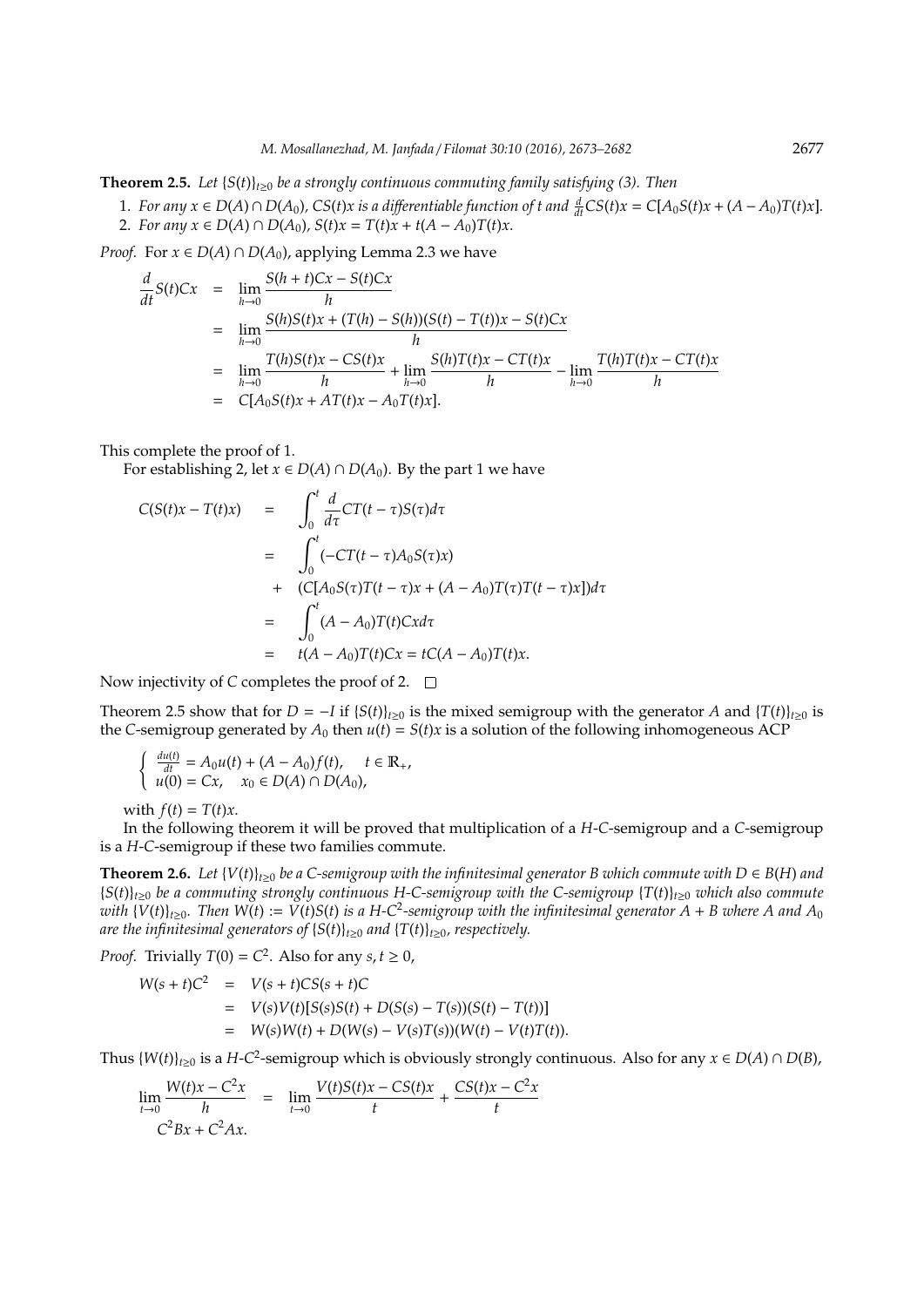Thus

$$
C^{-2} \lim_{t \to 0} \frac{W(t)x - C^2 x}{h} = (B + A)x.
$$

 $\Box$ 

### **3. Mixed** *C***-Cosine Family**

Let *X* be a Banach space and *C* be an injective operator in *B*(*X*). A family  ${S(t)}_{t\in\mathbb{R}} \subseteq B(X)$  is said to satisfy a *H*-*C*-cosine Cauchy equation if

$$
[S(s+t) + S(s-t)]C = H(S(s), S(t)),
$$
\n(4)

where  $H : B(X) \times B(X) \to B(X)$  is a function. If  $H(S(s), S(t)) = 2S(s)S(t)$ , then  $\{S(t)\}_{t \in \mathbb{R}}$  satisfy in the first condition of *C*-cosine family of operators.

In this section we consider a special case when

$$
H(S(s), S(t)) = 2S(s)S(t) + 2D(S(s) - T(s))(S(t) - T(t)) \quad (s, t \in \mathbb{R}),
$$
\n(5)

where  ${T(t)}_{t\in\mathbb{R}}$  is a *C*-cosine family of operators and  $D \in B(X)$ . Trivially  $D = 0$  is a the *C*-cosine condition.

Now consider the equation (4) with *H* as in (5). Let  $A : D(A) \subseteq X \rightarrow X$  be defined as  $A(x) =$  $C^{-1}$   $\lim_{h\to 0} \frac{2}{h^2} [S(h)x - Cx]$ , where  $D(A) = \{x \in X : \lim_{h\to 0} \frac{2}{h^2} [S(s)x - Cx]$  exists in the range of C. We shall think of *A* as the infinitesimal generator of  ${S(t)}_{t \in \mathbb{R}}$ .

**Lemma 3.1.** *Let*  $\{S(t)\}_{t\in\mathbb{R}} \subseteq B(X)$  *be a strongly continuous family, with*  $S(0) = C$  *and it satisfies* (4) *with H as* (5)*. Then*

1.  $S(s) = S(-s)$  and  $S(s)C = CS(s)$  for all s.

- 2. If  $I + D$  is injective and for any s, t,  $T(s)S(t) = S(t)T(s)$ , then  $S(s)S(t) = S(t)S(s)$  for all s, t.
- 3. If D is injective and  $S(s)S(t) = S(t)S(s)$  for all s, t, then for any s, t,  $T(s)S(t) = S(t)T(s)$ .
- 4. If  $\{S(t)\}_{t\in\mathbb{R}}$  is a commuting family and  $x \in D(A)$  then for any t,  $S(t)x \in D(A)$  and  $AS(t)x = S(t)Ax$ .

*Proof.* Letting *s* = 0 in (4) we get

$$
[S(t) + S(-t)]C = 2CS(t) + 2D(0) = 2CS(t) \quad (t \in \mathbb{R})
$$
\n(6)

so

$$
S(t)C + S(-t)C = 2CS(t)
$$
 and  $S(-t)C + S(t)C = 2CS(-t)$   $(t \in \mathbb{R})$ .

Subtracting these equalities and using injectivity of *C* we find

 $S(t) = S(-t)$  (*t* ∈ R).

So by (6) we obtain  $2S(t)C = 2CS(t)$  or  $S(t)C = CS(t)$  for all  $t \in \mathbb{R}$ . This prove 1. For proving 2, let  $I + D$  be injective and for any  $s, t, T(s)S(t) = S(t)T(s)$ . From part 1 we have

$$
2S(s)S(t) + 2D(S(s) - T(s))(S(t) - T(t)) = [S(s + t) + S(s - t)]C
$$
  
= 
$$
[S(t + s) + S(t - s)]C
$$
  
= 
$$
2S(t)S(s) + 2D(S(t) - T(t))(S(s) - T(s)),
$$
 (7)

On the other hand  $T(s)T(t) = T(t)T(s)$  (see [8]) and by hypothesis  $S(t)T(s) = T(s)S(t)$ . Thus (7) implies that

$$
(I + D)(S(s)S(t) - S(t)S(s)) = 0
$$
,  $(s, t \in \mathbb{R})$ .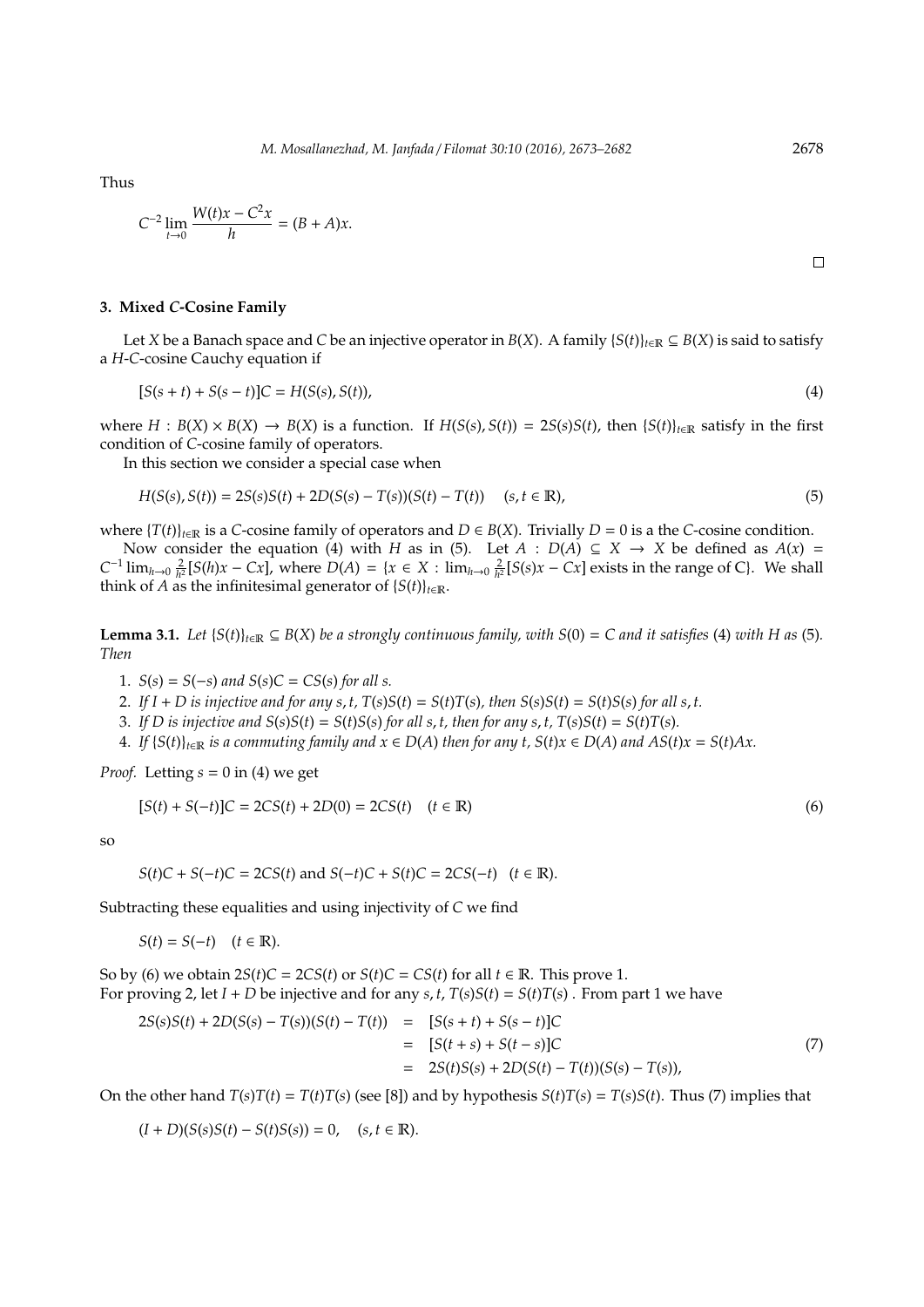Now injectivity of *I* + *D* implies 2.

Suppose that *D* is injective and for any *s*, *t*,  $S(s)S(t) = S(t)S(s)$ . Applying this condition on (7) we get

$$
D(S(t)T(s) - T(s)S(t) + T(t)S(s) - S(s)T(t)) = 0 \quad (s, t \in \mathbb{R}).
$$

which implies 3.

For proving 4, let  $x \in D(A)$ . So  $y := \lim_{h \to 0} \frac{2}{h^2} [S(h)x - Cx]$  exists in the range of *C*. Put  $y = Cz$  for some  $z \in X$ . Now for a given *t* by part 2 we have

$$
\frac{2}{h^2}[S(h)S(t)x - CS(t)x] = S(t)\frac{2}{h^2}[S(h)x - Cx] \quad (t \in \mathbb{R}).
$$

Thus

$$
\lim_{h \to 0} \frac{2}{h^2} [S(h)S(t)x - CS(t)x] = S(t)y = S(t)Cz = CS(t)z \quad (t \in \mathbb{R}).
$$

This implies that  $\lim_{h\to 0} \frac{2}{h^2} [S(h)S(t)x - CS(t)x]$  is in the range of *C* and also

$$
AS(t)x = C^{-1} \lim_{h \to 0} \frac{2}{h^2} [S(h)S(t)x - CS(t)x]
$$
  
= C<sup>-1</sup>S(t)y = S(t)C<sup>-1</sup>y = S(t)Ax.

**Theorem 3.2.** *Suppose that*  ${S(t)}_{t∈R} ⊆ B(X)$  *is a commuting strongly continuous family with*  $S(0) = C$  *and it* satisfies (4) with H as (5). Let  $T_1(t)x := (1+D)S(t)x - DT(t)x$ ,  $x \in X$ , then  $\{T_1(t)\}_{t \in \mathbb{R}}$  is a C-cosine family. Furthermore *if*  $A_0$  *is the infinitesimal generator of the C-cosine family*  $\{T(t)\}_{t\in\mathbb{R}}$ *, then an extension of*  $A_1 := (1 + D)A - DA_0$  *is the generator of*  ${T_1(t)}_{t \in \mathbb{R}}$ *.* 

*Proof.* Applying (5) and Lemma 3.1 we get

$$
[T_1(t+s) + T_1(t-s)]Cx = [(1+D)S(t+s) - DT(t+s)) + ((1+D)S(t-s) - DT(t-s))]Cx
$$
  
\n
$$
= [(1+D)(S(t+s) + S(t-s)) - D(T(t+s) + T(t-s))]Cx
$$
  
\n
$$
= [(1+D)(2S(t)S(s) + 2D(S(t) - T(t))(S(s) - T(s))) - D(2T(t)T(s))]x
$$
  
\n
$$
= 2[(1+D)S(t)S(s) + D(1+D)S(t)S(s) - D(1+D)S(t)T(s)]
$$
  
\n
$$
= D(1+D)T(t)S(s) + D(1+D)T(t)T(s) - DT(t)T(s)]x
$$
  
\n
$$
= 2[(1+D)^2S(t)S(s) - D(1+D)S(t)T(s)]
$$
  
\n
$$
= D(1+D)T(t)S(s) + D^2T(t)T(s)]x
$$
  
\n
$$
= 2[T_1(t)T_1(s)x.
$$

Moreover  $T_1(0)x = (1 + D)S(0)x - DT(0)x = (1 + D)Cx - DCx = Cx$ . These establish the *C*-cosine properties of  ${T_1(t)}_{t \in \mathbb{R}}$ .

We are going to show that an extension of  $A_1 = (1 + D)A - DA_0$  is the infinitesimal generator of  $\{T_1(t)\}\)$ . Let *B* be the infinitesimal generator of  ${T_1(t)}_{t \in \mathbb{R}}$ . For a given  $x \in D(A_1) = D(A) \cap D(A_0)$ , by definition of  $D(A)$ and  $D(A_0)$ ,  $\lim_{h\to 0} \frac{2}{h^2} [\widetilde{T}(h)x - Cx]$  and  $\lim_{h\to 0} \frac{2}{h^2} [S(h)x - Cx]$  are in the range of *C*. Thus

$$
\lim_{h \to 0} \frac{2}{h^2} [T_1(h)x - Cx] = \lim_{h \to 0} \frac{2}{h^2} [(1+D)S(h)x - DT(h)x - Cx]
$$
  
=  $(I + D) \lim_{h \to 0} \frac{2}{h^2} [S(h)x - Cx] + D \lim_{h \to 0} \frac{2}{h^2} [T(h)x - Cx]$ 

exists in the range of *C*. This implies that *x* ∈ *D*(*B*) and *A*<sub>1</sub>(*x*) = *B*(*x*) and the proof is complete. □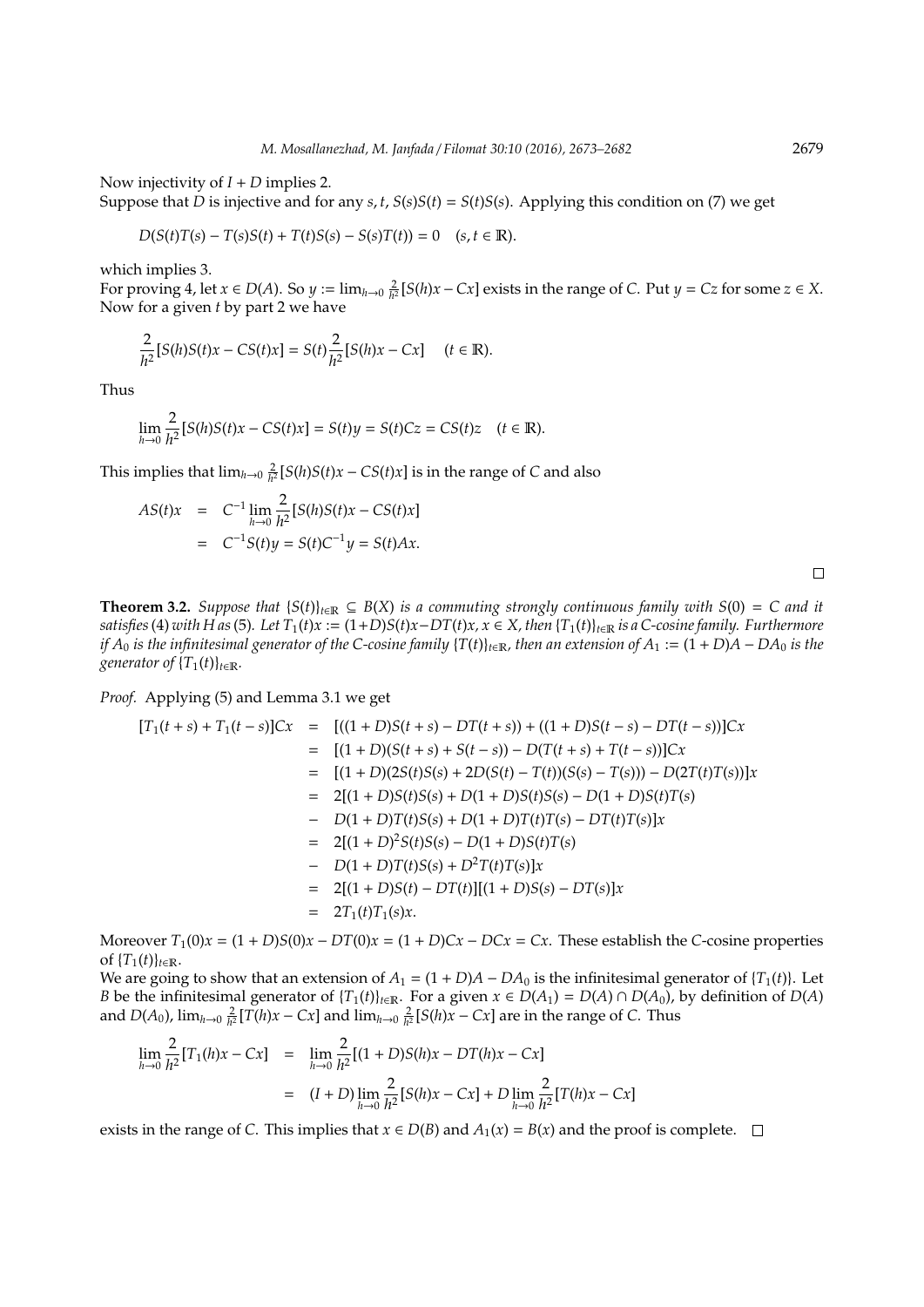The previous theorem implies that if  $(I + D)$  is invertible then the solution  $S(t)$  of (4) with *H* as (5) is of the form

$$
S(t)x=D(D+I)^{-1}T(t)x+(1+D)^{-1}T_1(t)x,\ \ \, (x\in X).
$$

## **4. Mixed Integrated Semigroups**

In this section we consider the following equation for *C*-integrated case

$$
V(s)V(t) - \int_0^s (V(t+\tau) - V(\tau))Cd\tau = D(V(s) - W(s))(W(t) - V(t)) \quad (s, t > 0)
$$
\n(8)

where  $\{W(t)\}_{t\geq0}$  is a integrated *C*-semigroup and  $D \in B(X)$ . This equation is called a mixed integrated *C*-semigroup.

**Proposition 4.1.** *Let*  ${V(t)}_{t\geq0}$  *be a mixed integrated C-semigroup.* 

- 1. If I + D is injective and for any  $s, t \ge 0$ ,  $V(s)W(t) = W(t)V(s)$ , then  $V(s)V(t) = V(t)V(s)$  for all  $s, t \ge 0$ .
- 2. If D is injective and  $V(s)V(t) = V(t)V(s)$  for all s,  $t \ge 0$ , then for any s,  $t \ge 0$ ,  $V(s)W(t) = W(t)V(s)$ .

*Proof.* For any *s*,  $t \geq 0$ , we have

$$
\int_0^s (V(t+\tau)-V(\tau))Cd\tau = \int_0^t (V(s+\tau)-V(\tau))Cd\tau,
$$
\n(9)

since

$$
\int_0^s (V(t+\tau) - V(\tau))Cd\tau = \int_0^s V(t+\tau)Cd\tau - \int_0^s V(\tau)Cd\tau
$$
  
\n
$$
= \int_t^{s+t} V(\tau)Cd\tau - \int_0^s V(\tau)Cd\tau
$$
  
\n
$$
= \int_0^{s+t} V(\tau)Cd\tau - \int_0^t V(\tau)Cd\tau - \int_0^s V(\tau)Cd\tau
$$
  
\n
$$
= \int_0^s V(\tau)Cd\tau + \int_s^{s+t} V(\tau)Cd\tau - \int_0^t V(\tau)Cd\tau - \int_0^s V(\tau)Cd\tau
$$
  
\n
$$
= \int_0^t (V(s+\tau) - V(\tau))Cd\tau
$$

First suppose that  $V(s)W(t) = W(t)V(s)$  for any  $s, t \ge 0$ . It follows from the definition of  $\{V(t)\}_{t \ge 0}$  that

$$
V(s)V(t) = \int_0^s (V(t+\tau) - V(\tau))Cd\tau + D(V(s) - W(s))(W(t) - V(t))
$$
  
= 
$$
\int_0^s (V(t+\tau) - V(\tau))Cd\tau + D(V(s)W(t) - V(s)V(t) - W(s)W(t) + W(s)V(t)).
$$

On the other hand

$$
V(t)V(s) = \int_0^t (V(s + \tau) - V(\tau))Cd\tau + D(V(t) - W(t))(W(s) - V(s))
$$
  
= 
$$
\int_0^t (V(s + \tau) - V(\tau))Cd\tau
$$
  
+ 
$$
D(V(t)W(s) - V(t)V(s) - W(t)W(s) + W(t)V(s)).
$$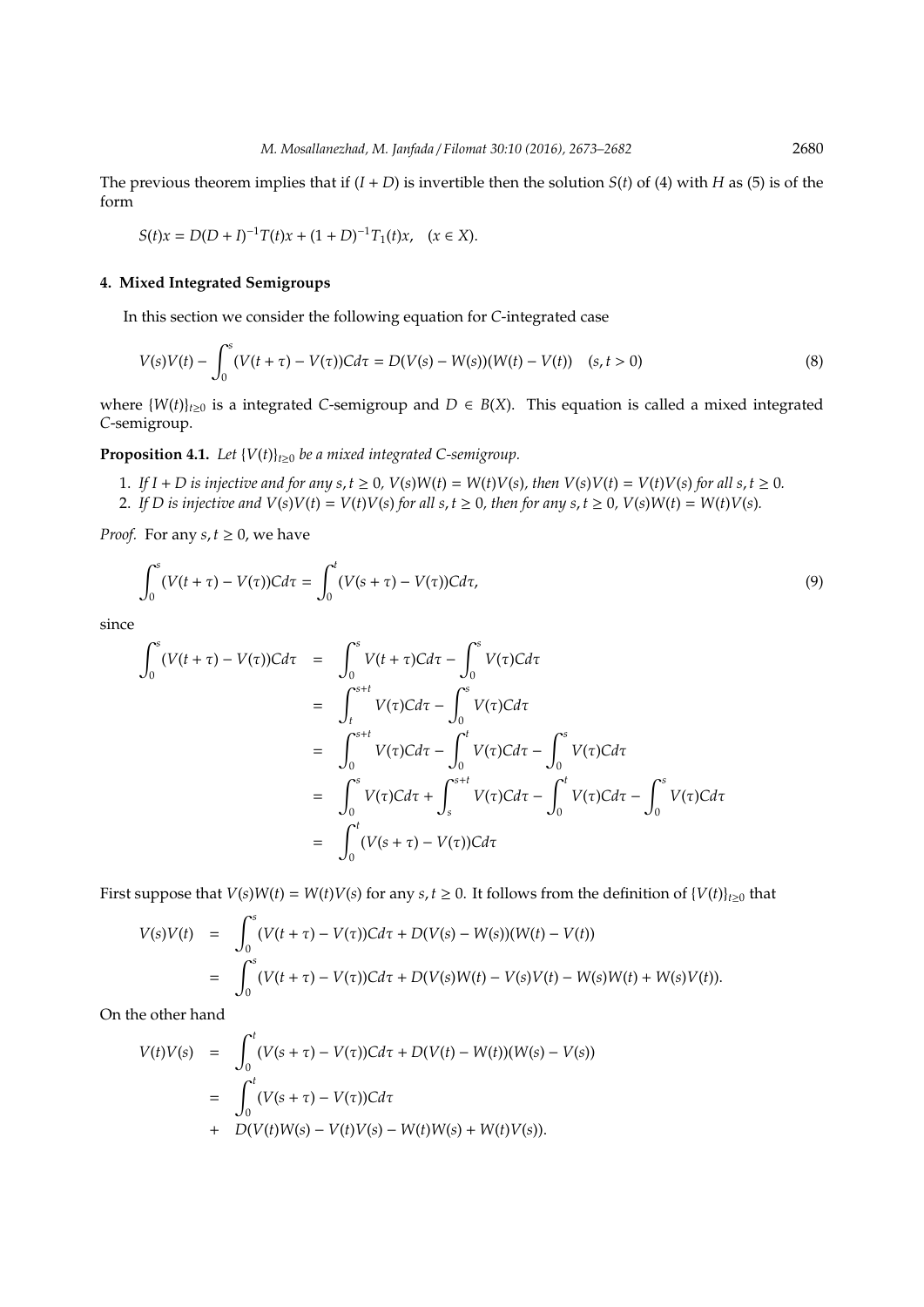Hence by (9) we have

$$
I + D(V(s)V(t)) = I + D(V(t)V(s)).
$$

Now injectivity of  $I + D$  implies that  $V(s)V(t) = V(t)V(s)$ . The proof of (2) is similar and so we omit it.  $\square$ 

Now suppose that  $A_0$  is the infinitesimal generator of the integrated *C*-semigroup  $\{W(t)\}_{t>0}$ . With  $A_1 =$  $(1 + D)A - DA_0$ , we have the following result.

**Theorem 4.2.** *Suppose that*  ${V(t)}_{t>0} \subseteq B(X)$  *is a family with*  $V(0) = 0$  *and it satisfies* (8).

- 1. Let  $T_1(t)(x) = (1+D)V(t)x DW(t)x$ ,  $x \in X$ . Then  $\{T_1(t)\}_{t \geq 0}$  is a integrated C-semigroup of operators whose *infinitesimal generator is an extension of A*1*.*
- 2. *If D* + *I is invertible then the solution of (8) in the strong operator topology is of the form*

$$
V(t)x = D(D+I)^{-1}W(t)x + (1+D)^{-1}T_1(t)x, \quad x \in X.
$$

*Proof.* Trivially  $T_1(0) = 0$ , since  $W(0) = 0 = V(0)$ . Also for  $s, t \ge 0$ , using (8), and a simple calculation one may observe that  $T_1(t)C = CT_1(t)$  as well as

$$
\int_0^s (T_1(t + \tau) - T_1(\tau))Cd\tau = \int_0^s ((1 + D)V(t + \tau) - DW(t + \tau) - (1 + D)V(\tau) + DW(\tau))Cd\tau
$$
  
\n
$$
= (1 + D)\int_0^s (V(t + \tau) - V(\tau))Cd\tau - D\int_0^s (W(t + \tau) - W(\tau))Cd\tau
$$
  
\n
$$
= (1 + D)[V(s)V(t) - D(V(s) - W(s))(W(t) - V(t))] - D[W(s)W(t)]
$$
  
\n
$$
= (1 + D)^2 V(s)V(t) - (1 + D)DV(s)W(t) - (1 + D)DW(s)V(t) + D^2W(s)W(t)
$$
  
\n
$$
= [ (1 + D)V(s) - DW(s)][(1 + D)V(t) - DW(t)]
$$
  
\n
$$
= T_1(s)T_1(t)x.
$$

Now we are going to show that an extension of  $A_1 = (1+D)A-DA_0$  is the infinitesimal generator of  $\{T_1(t)\}_{t>0}$ . Let *B* be the infinitesimal generator of  ${T_1(t)}_{t≥0}$ . For a given *x* ∈ *D*(*A*<sub>1</sub>) = *D*(*A*)∩*D*(*A*<sub>0</sub>), by definition of *D*(*A*) and  $D(A_0)$ ,  $\int_0^t V(s)yds = V(t)x - Cx \Leftrightarrow Ax = y$  and  $\int_0^t W(s)yds = W(t)x - Cx \Leftrightarrow A_0x = y$ . Thus

$$
\int_0^t T_1(s)yds = \int_0^t [(1+D)V(s) - DW(s)]yds
$$
  
=  $(1+D)(V(t)x - Cx) - D(W(t)x - Cx) = T_1(t)x - Cx$ 

if and only if *A*<sub>1</sub>*x* = *y*. This implies that *x* ∈ *D*(*B*) and *A*<sub>1</sub>(*x*) = *B*(*x*). Thus the infinitesimal generator of  ${T_1(t)}_{t\geq0}$  is an extension of  $A_1$ . This proves (1).

(2) is trivial.  $\square$ 

## **References**

- [1] W. Arendt, Resolvent positive operators and integrated semigroups, Proc. Lond. Math. Soc. 54 (3) (1987) 321–349.
- [2] E. B. Davies, M. M. H. Pang, The Cauchy problem and a generalization of the Hille-Yosida approximation, Proc. Lond. Math. Soc. 55 (3) (1987) 181–208.
- [3] R. deLaubenfels, Integrated semigroups, C-semigroups and the abstract Cauchy problem, Semigroup Forum 41(1) (1990) 83–95. [4] A. Ducrot, P. Magal, K. Prevost, Integrated semigroups and parabolic equations, Part I: linear perburbation of almost sectorial operators, J. Evol. Equ. 10 (2010) 263–291.
- [5] S. Harshinder, The mixed semigroup relation, Indian J. Pure Appl. Math. 9 (4) (1978) 255–267.
- [6] S. Harshinder, A. B. Buche, On some analytic properties of the modified exponential-cosine operator. Indian J. Pure Appl Math 10 (8) (1979) 913–919.
- [7] H. Kellermann, M. Hieber, Integrated semigroups, J. Funct. Anal. 84 (1989) 160–180.
- [8] C. C. Kuo, S. Y. Shaw, C-cosine functions and the abstract Cauchy problem, *I* ∗ . J. Math. Anal. Appl 210 (1997) 632–646.